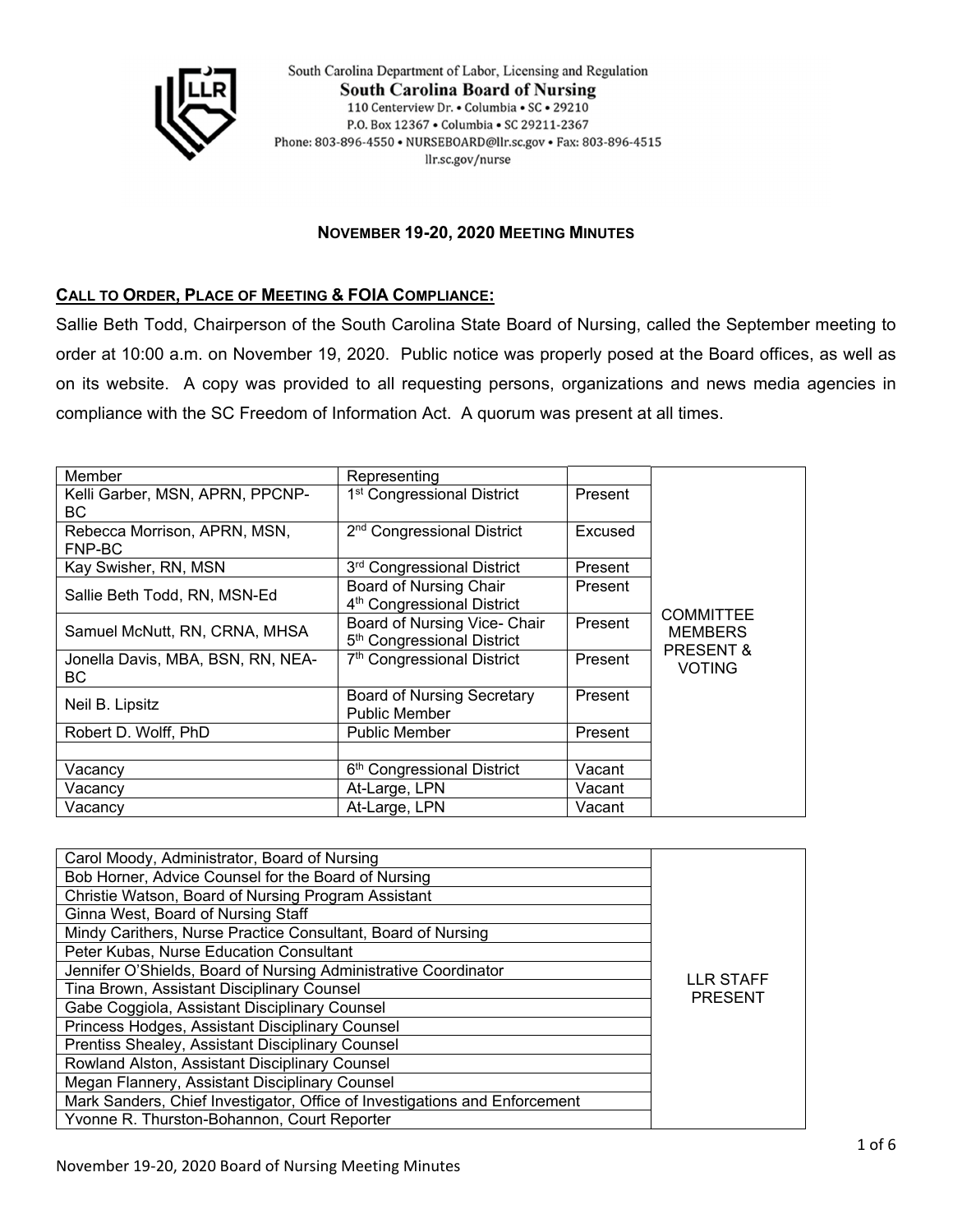### **EXCUSED ABSENCES:**

Introduction of new Board member, Kelli Garber. Motion to excuse Rebecca Morrison. Motion carried.

## **APPROVAL OF AGENDA:**

Motion to approve the Agenda. Motion carried.

# **CONSENT AGENDA:**

Motion to approve the Consent Agenda. Motion carried.

## **OFFICE OF INVESTIGATIONS AND ENFORCEMENT:**

Chief Investigator, Mark Sanders, presented the Investigative Review Committee Report for approval.

Motion to approve 23 Dismissals. Motion carried.

Motion to approve 43 Formal Complaints with the mandatory Board appearances as discussed. Motion carried.

Motion to approve 21 Letters of Caution. Motion carried.

Mr. Sanders presented the Statistical Report. No motion was made.

## **DISCIPLINARY HEARINGS:**

Respondents appeared before the Board to determine disciplinary actions. Hearings are conducted in Closed Session to meet the statutory requirement that disciplinary actions remain confidential.

2017-289: Respondent appeared before the Board for a Final Order Hearing. The case was previously before the Hearing Panel. The Panel issued a Recommendation which was provided to the Board members for review. Motion to accept the Panel Hearing Recommendation. Motion carried.\*

2018-501: Respondent appeared before the Board for a Final Order Hearing. The case was previously before the Hearing Panel. The Panel issued a Recommendation which was provided to the Board members for review. Motion to approve the Final Order Hearing Recommendation with Reinstatement. Motion carried.\*

2018-623: Respondent appeared before the Board for a Final Order Hearing. The case was previously before the Hearing Panel. The Panel issued a Recommendation which was provided to the Board members for review. Motion to approve the Final Order Hearing Recommendation. Motion carried.

2012-169: Respondent appeared before the Board having submitted a request to modify a prior order of the Board. Motion to deny modification request to make the prior order private, but to approve the removal of work site approval with the remainder of the prior order to be in place. Motion carried.\*

2019-454: Respondent appeared before the Board having executed a Memorandum of Agreement for the purpose of determining disciplinary sanction. Motion to accept the Memorandum of Agreement with violations of the Nurse Practice Act as listed in the document and to require Respondent to return to RPP for a substance abuse evaluation and fitness for duty evaluation with RPP and return to the Board after those examinations for impositions of further restrictions or conditions. Motion carried.\*

2017-680: Respondent appeared before the Board having submitted a request to modify a prior order of the Board. Motion to deny modification request. Motion carried.\*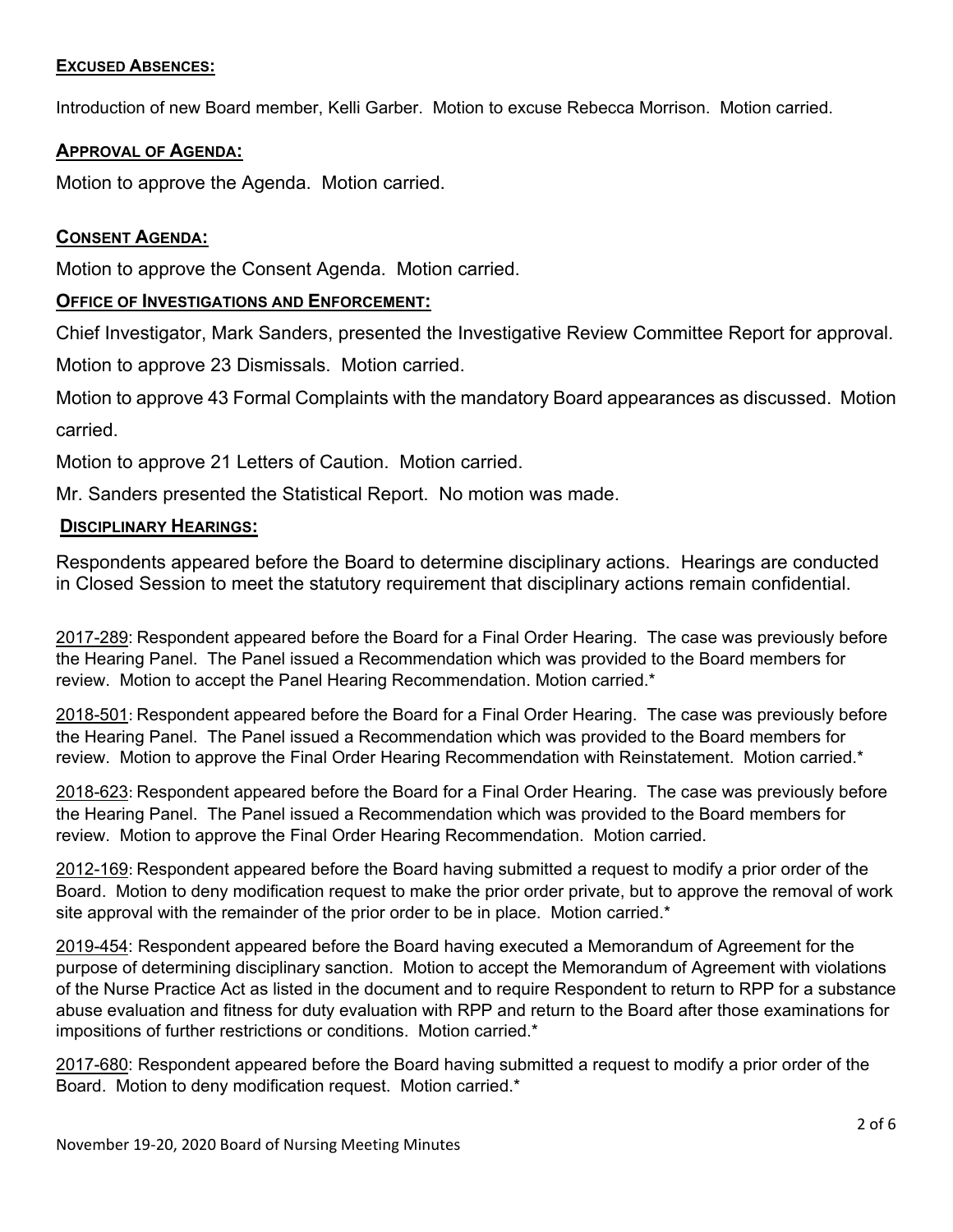## **ADMINISTRATOR REVIEW REPORT:**

The Administrator Review Report was presented for the Board's approval. Cases on this report are recommended either for Dismissal or a non-disciplinary Letter of Caution. Motion to accept the recommendation. Motion carried. *Conducted in Closed Session.*

### **WAIVED FINAL ORDER HEARING REPORT:**

Respondents were previously before the Board's Panel for a full evidentiary hearing. Respondents have chosen to waive their appearance before the Board at a Final Hearing. The Panel's Recommendations are presented to the Board as a final resolution to the case. *Conducted in Closed Session.*

2019-535: Motion to approve the Final Order Hearing Recommendation. Motion carried.

2015-224: Motion to approve the Final Order Hearing Recommendation. Motion carried.

2018-574: Motion to approve the Final Order Hearing Recommendation. Motion carried.

2018-124: Motion to approve the Final Order Hearing Recommendation. Motion carried.

2018-22: Motion to approve the Final Order Hearing Recommendation. Motion carried.

2017-213: Motion to approve the Final Order Hearing Recommendation. Motion carried.

2018-251: Motion to approve the Final Order Hearing Recommendation. Motion carried.

2019-77: Motion to approve the Final Order Hearing Recommendation. Motion carried.

Motion to adjourn for the evening at 4:51 p.m. Motion carried.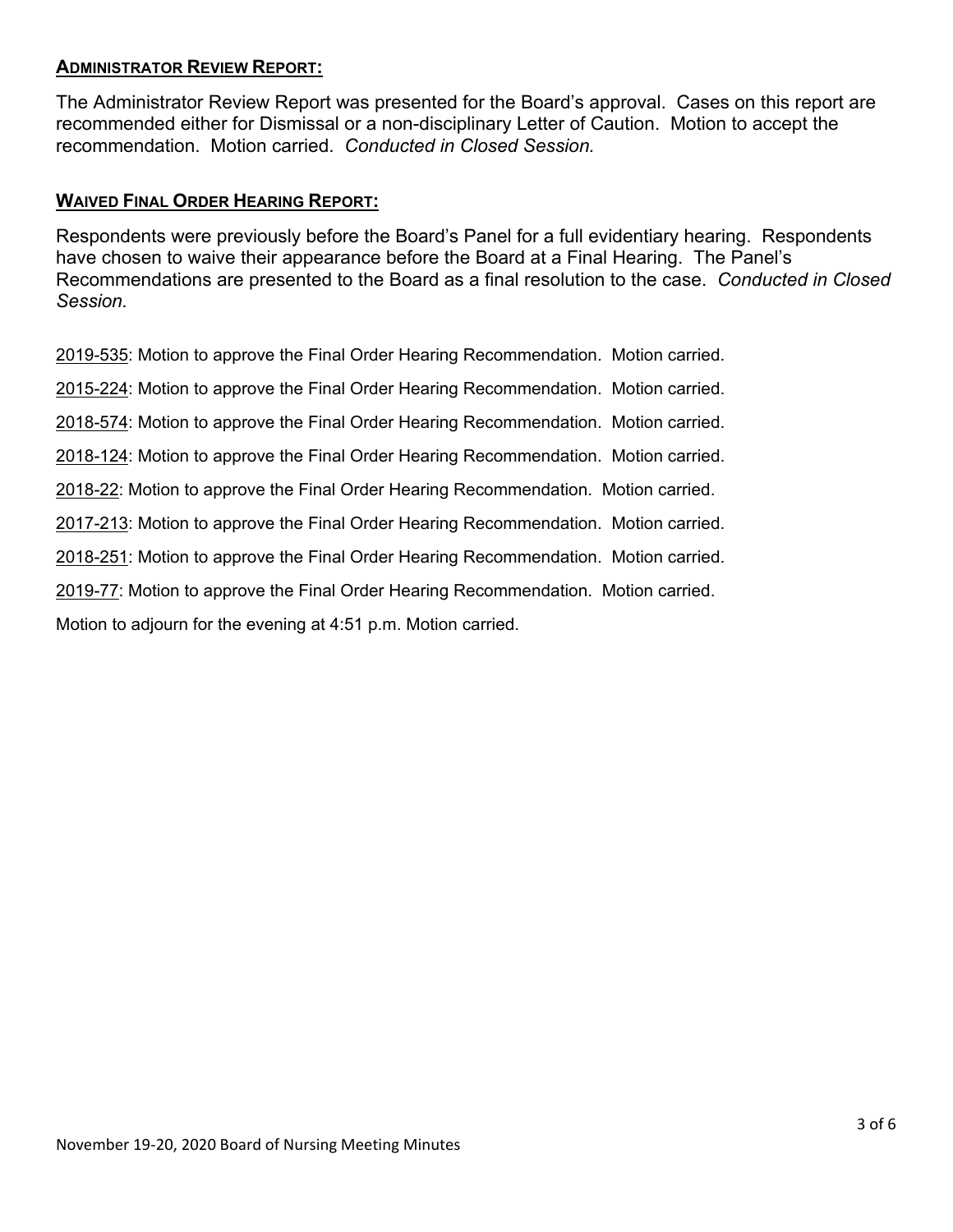## **CALL TO ORDER**

Ms. Todd called the meeting to order at 8:36 a.m. on Friday, November 20, 2020. It is noted that a quorum was maintained at all times.

### **EXCUSED ABSENCES:**

Motion to excuse Rebecca Morrison. Motion carried.

### **APPLICATION APPEARANCES:**

Applicant One: An applicant for licensure as a Registered Nurse by Endorsement appeared before the Board. Motion to grant single-state license. Motion carried.\*

Applicant Two: An applicant for licensure as a Licensed Practical Nurse by Endorsement appeared before the Board. Motion to grant licensure and to lift the TSO. Motion carried. \*

Applicant Three: An applicant for licensure as a Registered Nurse by Reinstatement appeared before the Board. Motion to grant permanent license and release the Applicant of any remaining 2009 Consent Agreement terms and fines. Motion carried.\*

#### **EDUCATION REPORT:**

New Position Statement "Recommended Clinical Hours Required for Competency:" The Board of Nursing allowed the Advisory Committee on Nursing Education (ACONE) to review the Competency document that is part of the application, used at renewal, and is listed on the Board's website. The Board receives numerous calls around renewal time asking for the minimum number of hours that a nurse must work in order to be able to use the Employer Certification Form for competency. The ACONE developed a Position Statement and is submitting it for approval by the Board advising that competency is a dynamic concept changing as licensed nurses achieve a higher level of development, responsibility, and accountability as per statute. Additionally the document states that the ACONE does not believe that the Board needs to specify a minimum number of hours or any other regulatory methods and that by the employer signing the certificate they choose to verify that the nurse can safely, skillfully and proficiently perform their assigned nursing duties. Motion to accept the Position Statement. Motion carried.

Biennial Report of All Pre-Licensure Nursing Programs: By statue, the Board conducts a biennial report of the pre-licensure programs in South Carolina. The National Council State Boards of Nursing (NCSBN) conducts an annual report electronically, while our report was a paper document. NCSBN invited the state boards to join in their process and the Board agreed at a prior meeting. The survey has since been conducted and the results received. ACONE discussed the survey results at a recent meeting and had questions and recommendations for the Board as a result. First, there is an opportunity to conduct the survey annually rather than biennially. The ACONE is making that recommendation to the Board that the survey be conducted annually going forward. The second question is the survey time period. The current, biennial report uses the academic calendar with is July 1st through June 30th. NCSBN uses the calendar year January 1 through December 31st. ACONE recommends continuing to use the academic calendar, July 1st through June 30th. The recommendation before the Board is to add additional questions which were provided to the Board members for review. Motion to approve the request for the three changes to the pre-licensure nursing program report: change from biennial to annual; use the academic year of July 1st through June 30th; to add the questions to the survey as recommended by the ACONE. Motion carried.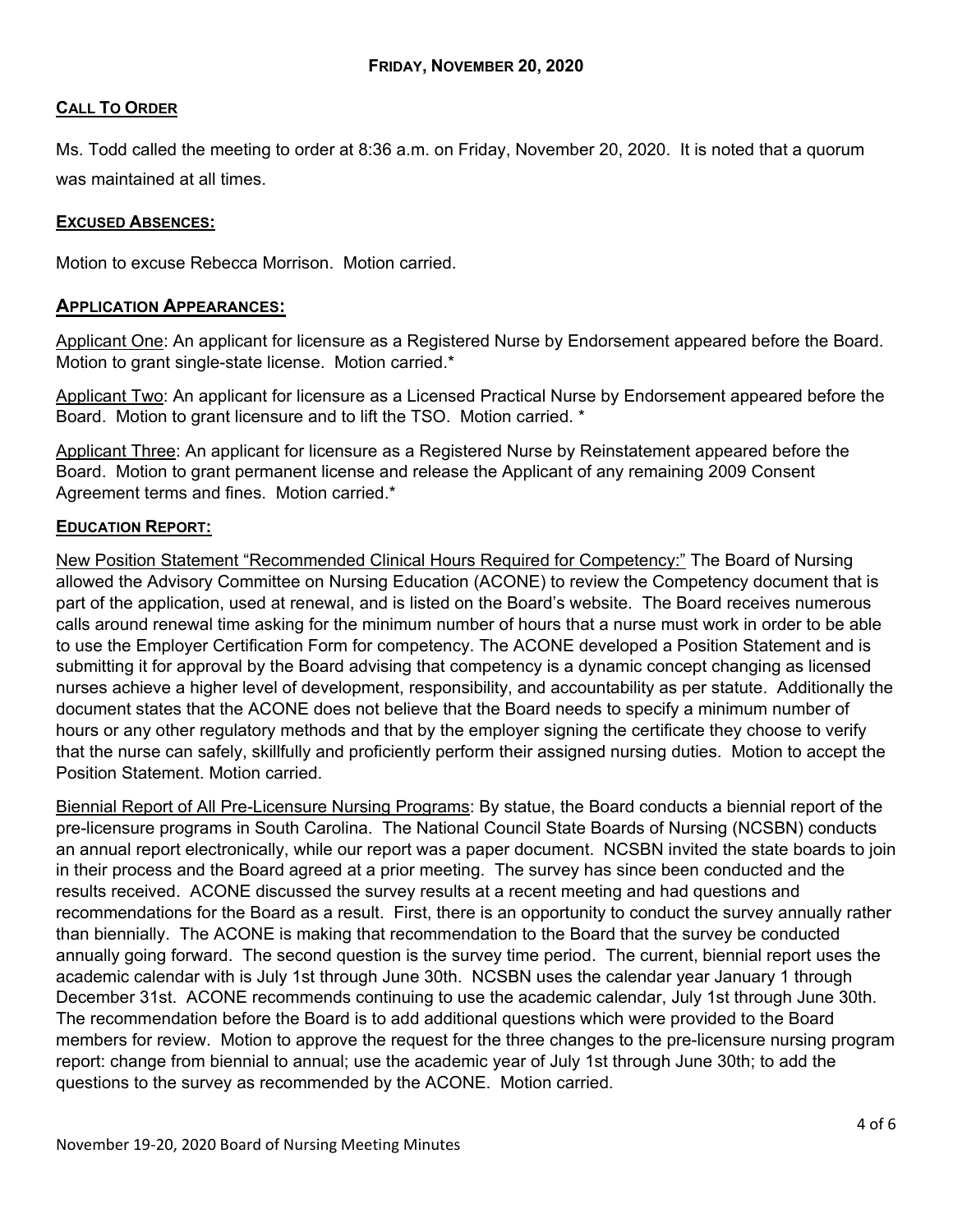ReLAES Licensure System Nurse Labels: Mr. Kubas discussed the seven approved APRN certification boards. The CRNA certifying boards and mid-wife certifying boards have one board and one certification or title. The nurse practitioners and clinical nurse specialists combined have over 23 titles which leads to confusion and mislabeling as some of those titles are no longer in use. The remaining five certification boards are follow a consensus model. There are some retired certifications that can no longer be tested, only renewed. The current list will move to nine Clinical Nurse Specialist types and 13 Nurse Practitioner types.

### **ADMINISTRATOR'S REPORT:**

Joint Pharmacist Administered Vaccines Committee Update: Ms. Moody provided an update from the November 9, 2020 committee meeting. The committee is comprised of representatives from the Board of Medical Examiners, Board of Pharmacy, and Board of Nursing. Dr. Khalil Demonbreun and Dr. Stephanie Burgess represent the Board of Nursing. House Bill 4663 required that a protocol be developed for administration of influenza vaccines for persons under the age of 12. The recommendation of the committee will go to the Board of Medical Examiners for approval.

Updated Statistics: Board staff has issued 319 Limited Emergency Licenses through employers since Covid began mid-March and 273 Temporary Work Authorizations for new graduates, of which 67 are currently active. The remaining are now licensed having passed the NCLEX. The 2020 renewal cycle was extended through September 30th and over 76,000 LPNs, RN, and APRNs renewed during the renewal cycle. There were an additional approximate 1,000 nurses who renewed in the month following the renewal cycle and completed additional requirements due to the lateness of their renewal. With new applicants the total number of nurses is 81,863 among all credentials. The South Carolina Hospital Association has asked of those approximately 77,000 RNs and LPNs how many are working in-state vs working in another state on their compact license. That information will be forthcoming when it is available.

Covid Update: Two articles were provided in the Consent Agenda materials related to what was happening from a national perspective as a result of Covid.

Staff Update: The former licensing supervisor accepted a promotion from another Board within the agency. A replacement has not been found so Ms. Moody will continue to supervise licensing staff. The vacant position will be downgraded from a supervisor position to a licensing position and will be reposted. This will help ease the burden on the licensing staff.

Upcoming Projects: Now that the renewal cycle is over, Ms. Moody plans to complete several projects including moving APRN verification into NURSYS, automating the New Employment/Change of Practice form, review and tweak the paper and online applications to make them consistent, and IT developed a kiosk for walk-ins to limit face to face contact.

NLC Update and Board Administrator on NLC Executive Committee: New Jersey recently joined the Compact and plans to implement in 2021 as the 34th state to join the Compact. While they have not yet begun issuing Compact licenses, they will allow anyone with a Compact license to work in their state off of that license. Legislation that is pending in other states has slowed down due to Covid but it is expected that there will be more of a push for it due to Covid. The NLC is also rolling out education in 2021 to include a video for travel nurses and their employers, a template that individual states can use in newsletters to help educate nurses, an interactive training module for Board staff, nurse employer Webinars twice a month, and interactive handouts. Ms. Moody was elected to the executive committee for a two-year term and is still a member of the rules committee as well.